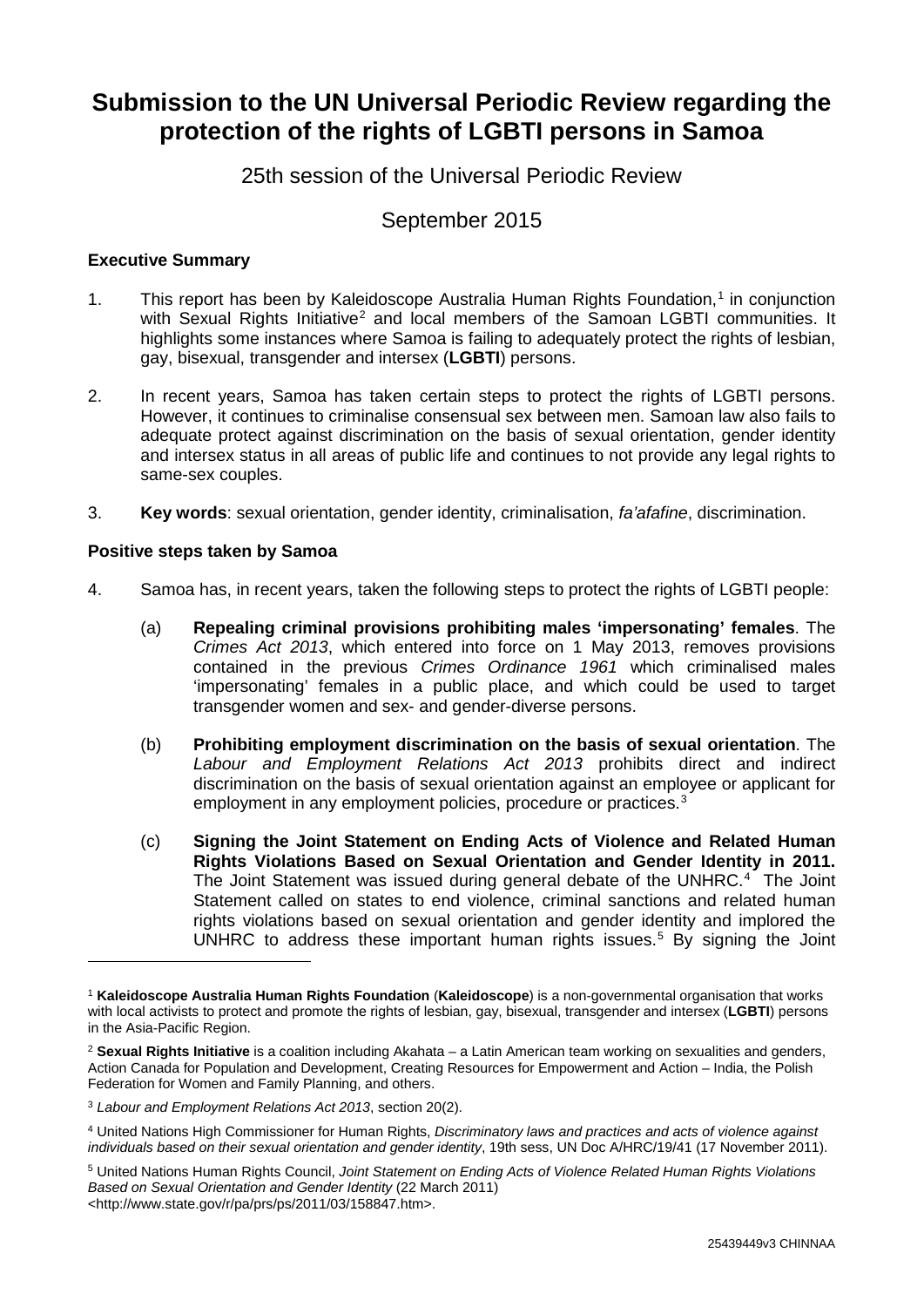Statement, Samoa has made a statement to the international community that it recognises the particular challenges faced by LGBTI persons when examined through a human rights lens.

- (d) **Voting in favour of the Asian and Pacific Ministerial Declaration on Population and Development.**[6](#page-1-0) The declaration expressed concerns about acts of violence and discrimination committed against individuals on the grounds of their sexual orientation and gender identity.<sup>[7](#page-1-1)</sup> It also included policy directions to work to reduce vulnerability and eliminate discrimination based on (amongst other things) sexual orientation and gender identity, $8$  and noted that despite progress, challenges from multiple forms of inequality, disempowerment and discrimination need to be addressed, through commitment to equality before the law and non-discrimination for all persons, without distinction of any kind.<sup>[9](#page-1-3)</sup>
- first National State of Human Rights Report, released in August 2015, mentioned (e) **Establishing a National Human Rights Institution.** On 10 December 2013 (International Human Rights Day), Samoa launched its own National Human Rights Institution as part of the Komesina o Sulufaiga (Ombudsman), which has the mandate to protect and promote human rights in the country.<sup>[10](#page-1-4)</sup> The Ombudsman's *fa'afafine* (persons assigned a male sex at birth who express gender characteristics of both men and women). The report referred to *fa'afafine* as "the third gender that has always existed in Samoa" and noted "their hard work and dedication to the family in carrying out both roles and responsibilities for men and women".[11](#page-1-5)

#### **Criminalisation of sexual relations between persons of the same sex**

- 5. The *Crimes Act 2013*, which entered into force on 1 May 2013, continues to criminalise consensual sex between men through its prohibition on "sodomy". [12](#page-1-6)
- 6. The *Crimes Act 2013* also punishes "keeping [a] place of resort for homosexual acts". [13](#page-1-7) Since "place of resort" is not defined, this provision can potentially be used to criminalise same-sex couples living together, as well as their landlords or real estate agents.
- 7. The *Crimes Act 2013* has removed provisions in the previous *Crimes Ordinance 1961* which criminalised "indecent acts between males".[14](#page-1-8) While this has potentially narrowed the

-

[pacific.undp.org/content/rbap/en/home/presscenter/pressreleases/2013/12/10/un-commends-samoa-on-the](http://www.asia-pacific.undp.org/content/rbap/en/home/presscenter/pressreleases/2013/12/10/un-commends-samoa-on-the-establishment-of-a-national-human-rights-institution.html)[establishment-of-a-national-human-rights-institution.html>](http://www.asia-pacific.undp.org/content/rbap/en/home/presscenter/pressreleases/2013/12/10/un-commends-samoa-on-the-establishment-of-a-national-human-rights-institution.html).

<span id="page-1-0"></span><sup>6</sup> United Nations Economic and Social Council, *Report of the Sixth Asian and Pacific Population Conference*, UN Doc E/ESCAP/APPC(6)/3 (18 November 2013)

[<sup>&</sup>lt;http://www.unescapsdd.org/files/documents/Report%20of%20the%20Sixth%20APPC.pdf>](http://www.unescapsdd.org/files/documents/Report%20of%20the%20Sixth%20APPC.pdf).

<span id="page-1-1"></span><sup>7</sup> Ibid [8].

<span id="page-1-2"></span><sup>8</sup> Ibid [84].

<span id="page-1-3"></span><sup>9</sup> Ibid [24].

<span id="page-1-4"></span><sup>&</sup>lt;sup>10</sup> United Nations Development Programme, "UN commends Samoa on the establishment of a National Human Rights Institution," 10 December 2013 [<http://www.asia-](http://www.asia-pacific.undp.org/content/rbap/en/home/presscenter/pressreleases/2013/12/10/un-commends-samoa-on-the-establishment-of-a-national-human-rights-institution.html)

<span id="page-1-5"></span><sup>11</sup> Komesina o Sulufaiga (Office of the Ombudsman), *State of Human Rights Report 2015*, p. 23 [<http://www.ombudsman.gov.ws/images/20150806\\_stateofhumanrightsreport\\_english.compressed.pdf>](http://www.ombudsman.gov.ws/images/20150806_stateofhumanrightsreport_english.compressed.pdf).

<span id="page-1-6"></span><sup>&</sup>lt;sup>12</sup> Section 67 punishes "sodomy" with a term of imprisonment not exceeding five years and explicitly mentions that consent is not a defence to a charge against this section. **Section 68** punishes "attempts to commit sodomy" with a term of imprisonment not exceeding five years.

<span id="page-1-7"></span><sup>&</sup>lt;sup>13</sup> Section 71 punishes "keeping place of resort for homosexual acts" with a term of imprisonment not exceeding seven years. This criminalises the keeping or management of "any premises used as a place of resort for the commission of indecent acts between males" (including as a tenant, lessee, occupier, lessor, landlord, or agent of the lessor or landlord).

<span id="page-1-8"></span><sup>14</sup> *Crimes Ordinance 1961* (Samoa), section 58D.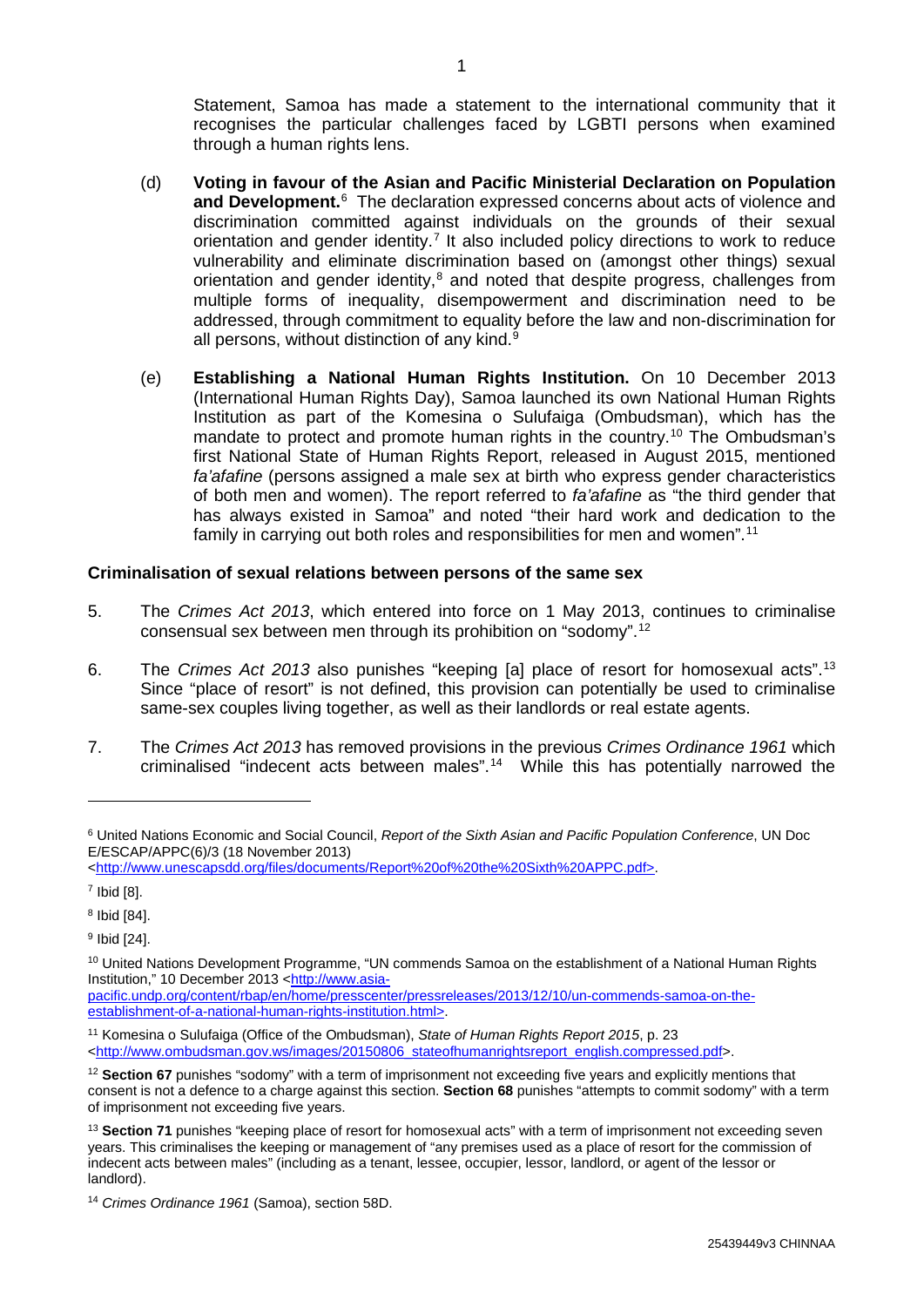scope of criminalisation of consensual sex between men, the continued prohibition of "sodomy" and on "keeping [a] place of resort for homosexual acts" means that Samoa's criminal laws can be used to target gay and bisexual men, and potentially transgender and intersex persons. [15](#page-2-0)

- 8. At Samoa's first Universal Periodic Review (**UPR**) in 2011, it was recommended that Samoa repeal all legal provisions that criminalize sexual activity between consenting adults,<sup>[16](#page-2-1)</sup> a recommendation that Samoa agreed to examine,<sup>[17](#page-2-2)</sup> but ultimately, rejected.<sup>[18](#page-2-3)</sup> Samoa defended its rejection of the recommendations by asserting that no cases regarding sexual orientation or gender identity were pending before the courts, and even if such a case were to arise, the courts would rule them out as discriminatory.[19](#page-2-4) Samoa also stated that decriminalizing sodomy was "not possible at this time because of cultural sensitivities and Christian beliefs of the Samoan society."[20](#page-2-5) In addition, Samoa pointed to its Samoa Law Reform Commission's ongoing work on considering domestic legislation.[21](#page-2-6)
- noted that legalization received support in the majority of public submissions.<sup>[22](#page-2-7)</sup> 9. In June 2010, the Samoa Law Reform Commission, in its report to the Prime Minister, recommended "repealing all criminal penalties attached to the criminal offence of sodomy and related acts conducted in private between consenting adult males." The Commission

#### **Recommendations**

#### *The Independent State of Samoa should:*

10. Urgently repeal laws that criminalise consensual sexual activity between persons of the same sex, in line with recommendations made at Samoa's previous UPR and by the Samoa Law Reform Commission.

#### **Failure to protect LGBTI people from discrimination**

11. At its first UPR in 2011, Samoa received recommendations to "investigate all cases of discrimination based on sexual orientation and gender identity" and to "adopt appropriate legislative measures to include sexual orientation and gender identity in equality and non-discrimination laws".<sup>[23](#page-2-8)</sup> Samoa agreed to examine these recommendations.<sup>[24](#page-2-9)</sup> but ultimately rejected them. [25](#page-2-10)

-

<span id="page-2-5"></span> $20$  Ibid.

<span id="page-2-6"></span> $21$  Ibid.

<span id="page-2-0"></span><sup>&</sup>lt;sup>15</sup> The Human Rights Committee has affirmed as early as 1994 that the criminalisation of consensual sexual activity between persons of the same sex violates the right to privacy in Article 17 of the ICCPR: Human Rights Committee, *Views: Communication No. 488/1992*, 50th sess, UN Doc CCPR/C/50/D/488/1992 (31 March 1994) [8.7] ('*Toonen v. Australia*').

<span id="page-2-1"></span><sup>16</sup> Human Rights Council, *Report of the Working Group on the Universal Periodic Review: Samoa*, 18th sess, UN Doc A/HRC/18/14 (11 July 2011) [75.38–75.41].

<span id="page-2-2"></span><sup>17</sup> Ibid [75].

<span id="page-2-3"></span><sup>18</sup> Human Rights Council, *Report of the Working Group on the Universal Periodic Review: Samoa*, 18th sess, UN Doc A/HRC/18/14/Add.1 (21 September 2011) [75.38–75.41].

<span id="page-2-4"></span> $19$  Ibid.

<span id="page-2-7"></span><sup>&</sup>lt;sup>22</sup> Samoa Law Reform Commission, Crimes Ordinance 1961, Report 01/10 (June 2010) at p. 24 [<http://www.samoalawreform.gov.ws/wp-content/uploads/2014/08/Crimes-Ordinance-1961-Final-Report.pdf>](http://www.samoalawreform.gov.ws/wp-content/uploads/2014/08/Crimes-Ordinance-1961-Final-Report.pdf).

<span id="page-2-8"></span><sup>23</sup> Human Rights Council, *Report of the Working Group on the Universal Periodic Review: Samoa*, 18th sess, UN Doc A/HRC/18/14 (11 July 2011) [75.38], [75.40].

<span id="page-2-9"></span><sup>24</sup> Ibid [75].

<span id="page-2-10"></span><sup>25</sup> Human Rights Council, *Report of the Working Group on the Universal Periodic Review: Samoa*, 18th sess, UN Doc A/HRC/18/14/Add.1 (21 September 2011) [75.38–75.41].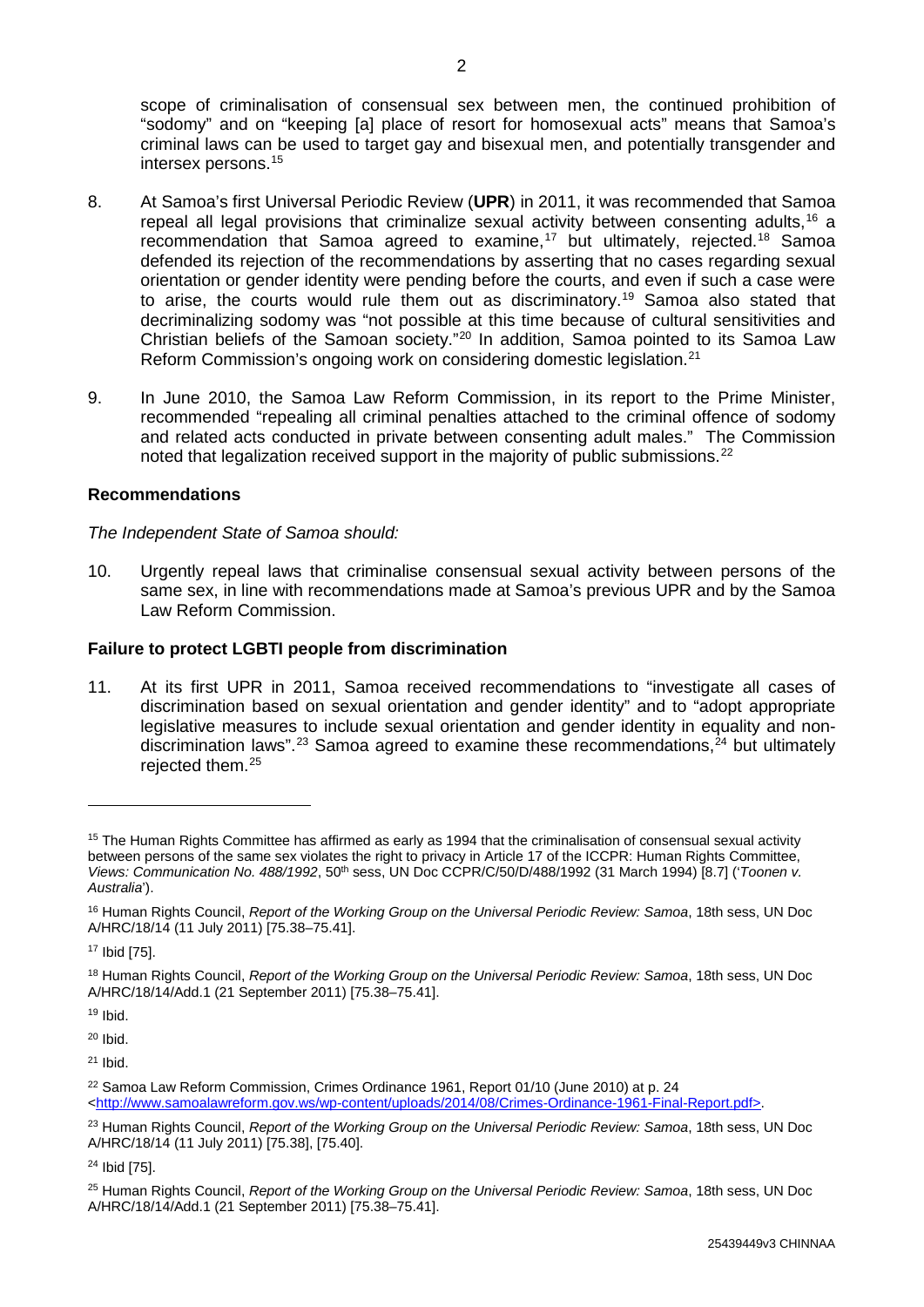- 12. The *Labour and Employment Relations Act 2013* prohibits direct and indirect discrimination on the basis of sexual orientation against an employee or applicant for employment in any employment policies, procedure or practices.<sup>[26](#page-3-0)</sup> Employment discrimination on the basis of gender identity and intersex status is not prohibited. Moreover, Samoa does not have any laws or policies which prohibit discrimination against LGBTI persons in other areas of public life, such as education, health care or access to goods or services.
- 13. The *Constitution of the Independent State of Samoa 1960* (**Constitution**) also lacks any protections for LGBTI people. The fundamental protections and freedoms of the people of Samoa are enshrined in Part II of the Constitution*.* Article 15 within Part II specifically deals with equality of persons before the law and equal protection under the law, and sets out a number of non-discrimination grounds.<sup>[27](#page-3-1)</sup> However, sexual orientation, gender identity and intersex status are notably absent from this list of non-discrimination grounds.
- 14. The absence of comprehensive anti-discrimination laws or policies creates an environment that facilitates discrimination against LGBTI persons, including Samoa's traditional *fa'afafine* community (persons assigned a male sex at birth who express gender characteristics of both men and women).
- 15. Some *fa'afafine* report that their gender identity is accepted and respected by their families and communities.[28](#page-3-2) However, there is significantly higher resistance to *fa'afafine* affirming or displaying their sexual orientation (e.g. by living with male partners), as this is regarded as contravening Christian religious norms which remain highly influential in Samoa.<sup>[29](#page-3-3)</sup> There are also reports of gender non-conforming young people facing physical violence and verbal abuse from family members and other members of the community, including in the education environment.<sup>[30](#page-3-4)</sup>
- 16. Lesbian women and female-to-male transgender persons face high levels of stigma and invisibility, with lesbian women often pressured to marry men by their families and other members of the community.<sup>[31](#page-3-5)</sup>
- 17. The inclusion of sexual orientation, gender identity and intersex status within the Constitution, as well as within anti-discrimination laws and policies, would play a key role in reducing societal discrimination and increasing positive acceptance of LGBTI people in Samoa. It would also ensure that Samoa gives effect to the Joint Statement on Ending Acts

-

<span id="page-3-2"></span><sup>28</sup> Patrick Abboud, "Fa'afafine: The Boys Raised to be Girls", *SBS News*, 26 August 2013 [<http://www.sbs.com.au/news/article/2013/07/16/faafafine-boys-raised-be-girls>](http://www.sbs.com.au/news/article/2013/07/16/faafafine-boys-raised-be-girls); Catherine Graue, "Criminalisation of homosexual behaviour in Pacific countries undermining HIV effort, advocates say", ABC News, 25 July 2014 [<http://www.abc.net.au/news/2014-07-24/an-pac-hiv-transgender/5621290>](http://www.abc.net.au/news/2014-07-24/an-pac-hiv-transgender/5621290).

[<http://www.edgeboston.com/index.php?ch=news&sc=international&sc3=&id=122752&pg=1>](http://www.edgeboston.com/index.php?ch=news&sc=international&sc3=&id=122752&pg=1).

<span id="page-3-0"></span><sup>26</sup> *Labour and Employment Relations Act 2013*, section 20(2).

<span id="page-3-1"></span><sup>&</sup>lt;sup>27</sup> Article 15(2) of the Constitution states "... no law and no executive or administrative action of the State shall, either expressly or in its practical application, subject any person or persons to any disability or restriction or confer on any person or persons any privilege or advantage on grounds only of descent, sex, language, religion, political or other opinion, social origin, place of birth, family status, or any of them."

<span id="page-3-3"></span><sup>&</sup>lt;sup>29</sup> Joseph Erbentraut, "Transgendered in Samoa: Acceptance of Tradition in the South Pacific", Interview with Alex Su'a, *Edge Media Network*, 28 July 2011

<span id="page-3-4"></span><sup>30</sup> In an interview with SBS News, one man who was raised as *fa'afafine* in Samoa states that he experienced "a lot of physical violence, a lot of pulling my pants down, tying me up, beating me up in front of everybody" from his brothers and other boys in the community: Patrick Abboud, "Fa'afafine: The Boys Raised to be Girls", *SBS News*, 26 August 2013 [<http://www.sbs.com.au/news/article/2013/07/16/faafafine-boys-raised-be-girls>](http://www.sbs.com.au/news/article/2013/07/16/faafafine-boys-raised-be-girls).

<span id="page-3-5"></span><sup>31</sup> ILGA World Conference 2012, 'Ever Heard of LGBT Issues from Samoa?", Interview with Ken Moala [<http://ilga2012.org/ever-heard-of-lgbt-issues-from-samoa/>](http://ilga2012.org/ever-heard-of-lgbt-issues-from-samoa/); Joseph Erbentraut, "Transgendered in Samoa: Acceptance of Tradition in the South Pacific", Interview with Alex Su'a, *Edge Media Network*, 28 July 2011 [<http://www.edgeboston.com/index.php?ch=news&sc=international&sc3=&id=122752&pg=1>](http://www.edgeboston.com/index.php?ch=news&sc=international&sc3=&id=122752&pg=1).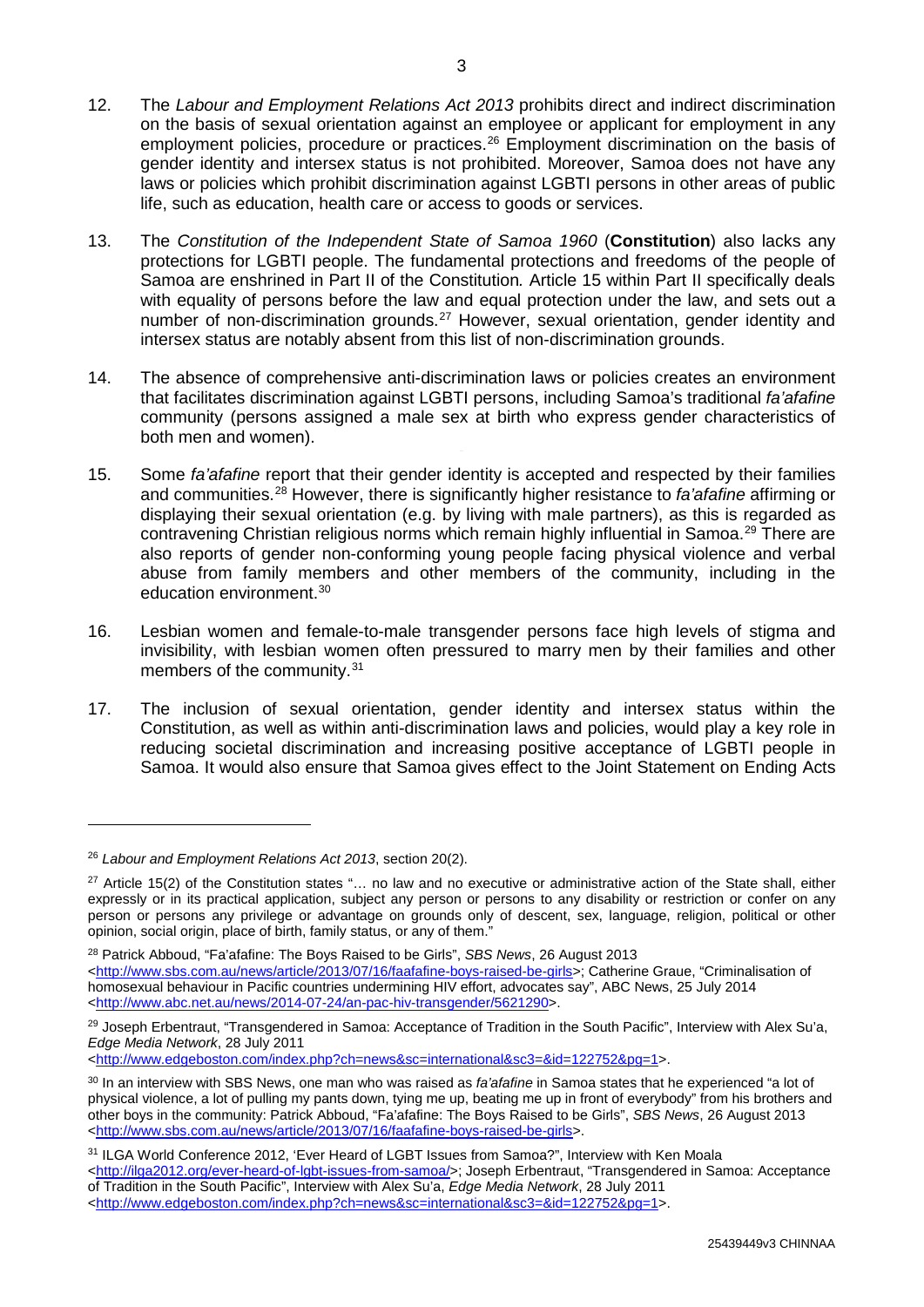of Violence and Related Human Rights Violations Based on Sexual Orientation and Gender Identity that it signed in  $2011.^{32}$  $2011.^{32}$  $2011.^{32}$ 

#### **Recommendations**

*The Independent State of Samoa should:*

- 18. Enact comprehensive anti-discrimination legislation that prohibits discrimination on the grounds of sexual orientation, gender identity and intersex status in all areas of public life, including employment, health, education and access to goods and services;
- 19. Amend its constitution to include sexual orientation, gender identity and intersex status as prohibited grounds of discrimination in its Constitution;
- 20. Take positive steps to counter stigma, stereotypes and prejudice against LGBTI people, including through public education initiatives.

#### **Lack of legal recognition of same-sex couples**

- 21. Marriage between same-sex couples is not permitted in Samoa and same-sex couples are not provided with any legal rights through other forms of relationship recognition, such as civil unions or registered partnerships.<sup>[33](#page-4-1)</sup>
- 22. Moreover, Samoan Prime Minister declared in August 2012 that, "As long as I am here; gay marriage will never be a part of Samoan culture and society. I hope that whoever replaces me will hold to that as well."[34](#page-4-2) The Prime Minister repeated his opposition to marriage equality in March 2013.<sup>[35](#page-4-3)</sup>
- 23. Despite the decision of the Human Rights Committee in *Joslin v New Zealand,* [36](#page-4-4) there is growing support within the international community that international human rights law can, and should be, interpreted to include a right for same-sex couples to marry.<sup>37</sup>

#### **Recommendations**

-

*The Independent State of Samoa should:*

24. Extend the same legal rights to same-sex couples as to opposite-sex married couples.

<span id="page-4-0"></span><sup>32</sup> United Nations High Commissioner for Human Rights, *Discriminatory laws and practices and acts of violence against individuals based on their sexual orientation and gender identity*, 19th sess, UN Doc A/HRC/19/41 (17 November 2011).

<span id="page-4-1"></span><sup>33</sup> The *Marriage Ordinance 1961* uses gender-specific language. For example, Section 9, which sets out the minimum age of marriage, states, "A marriage officer shall not solemnise or record any marriage unless the **husband** is at least 18 years of age and the wife is at least 16 years of age..." [<http://www.paclii.org/ws/legis/consol\\_act/mo1961138/>](http://www.paclii.org/ws/legis/consol_act/mo1961138/)

<span id="page-4-2"></span><sup>34</sup> Samoa Observer, 31 August 2012 [<http://samoaobserver.ws/editorial/671-as-long-as-i-am-here-gay-marriage-will](http://samoaobserver.ws/editorial/671-as-long-as-i-am-here-gay-marriage-will-never-be-a-part-of-samoan-culture-and-society-i-hope-that-whoever-replaces-me-will-hold-to-that-as-well--pm-tuilaepa-sailele-malielegaoi)[never-be-a-part-of-samoan-culture-and-society-i-hope-that-whoever-replaces-me-will-hold-to-that-as-well--pm-tuilaepa](http://samoaobserver.ws/editorial/671-as-long-as-i-am-here-gay-marriage-will-never-be-a-part-of-samoan-culture-and-society-i-hope-that-whoever-replaces-me-will-hold-to-that-as-well--pm-tuilaepa-sailele-malielegaoi)[sailele-malielegaoi>](http://samoaobserver.ws/editorial/671-as-long-as-i-am-here-gay-marriage-will-never-be-a-part-of-samoan-culture-and-society-i-hope-that-whoever-replaces-me-will-hold-to-that-as-well--pm-tuilaepa-sailele-malielegaoi).

<span id="page-4-3"></span><sup>35</sup> Prime Minister Tuilaepa Sa'ilele Malielegoai stated in March 2013 that, "My view as the leader of Samoa on this gay marriage issue is simple: There is no way, none whatsoever, that this issue will ever be considered in Samoa.": Samoa Observer, "PM firm on rejection of same-sex marriage", 31 March 2013 [<http://www.samoaobserver.ws/samoans](http://www.samoaobserver.ws/samoans-abroad/4174-pm-firm-on-rejection-of-same-sex-marriage)[abroad/4174-pm-firm-on-rejection-of-same-sex-marriage>](http://www.samoaobserver.ws/samoans-abroad/4174-pm-firm-on-rejection-of-same-sex-marriage).

<span id="page-4-4"></span><sup>36</sup> Human Rights Committee, *Views: Communication No 902/1999*, 75th sess, UN Doc CCPR/C/75/D/902/1999 (17 July 2002) ('Joslin v New Zealand').

<span id="page-4-5"></span><sup>37</sup> Paula Gerber, Kristine Tay and Adivia Sifris, *Marriage: A Human Right*, Sydney Law Review (Vol. 36:643).